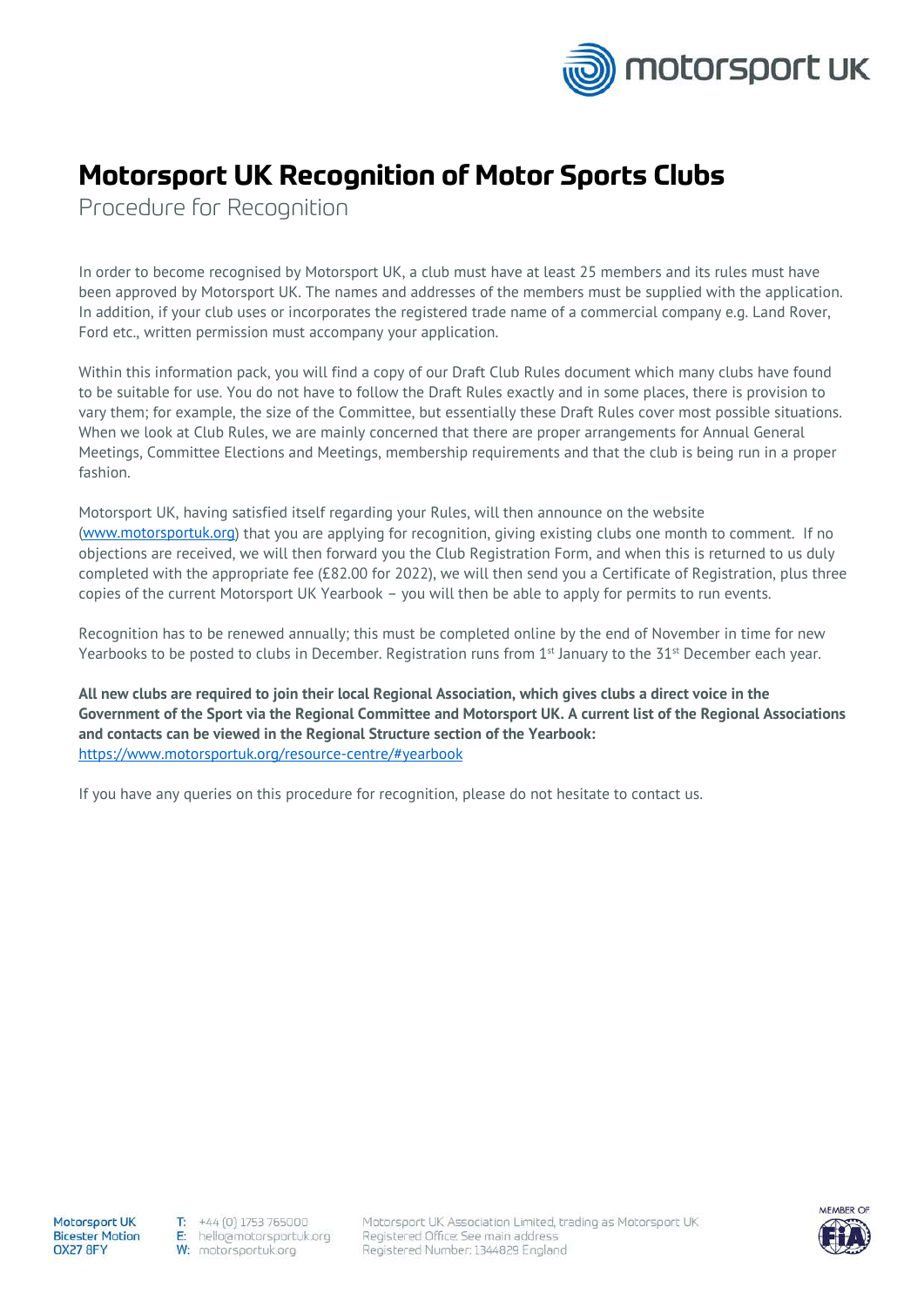## **Why become Recognised?**

Motorsport UK is the internationally recognised governing body for 4 wheeled motor sport in the United Kingdom, and as such is responsible for ensuring that events are run to a common set of regulations, are properly insured and that the interests of both competitors and organisers are fully protected.

As a result of being recognised, members of your club can, under certain conditions, take part in events organised by other recognised clubs, and invitations can be made to your own events.

All events organised by recognised clubs are held under a master set of rules; the General Regulations of Motorsport UK. The use of these avoid the possibility of ambiguities arising through different clubs (over 700 in all) operating different Regulations, and in the case of a dispute arising, Motorsport UK can arrange adjudication. These Regulations range from Racing and Rallying to Off Road specialised events and prove to be invaluable as a guide to competitors and organisers alike. Individual events, of course, have their own Supplementary Regulations covering specific points for each event. Race Meetings, Speed Events, Rallies and many other events are authorised by Motorsport UK.

It is not generally realised that clubs, in promoting competitions, could in the event of an accident-causing injury or death become liable to a substantial claim. Motorsport UK, by means of a Master Insurance Policy, arranges Club Third Party Insurance Cover to an indemnity amount of £100m for all motoring events run under a Permit. Insurance cover for Race Meetings, Speed and other events such as Rallies, Trials and Autotests are paid for on a per capita basis. Full details of all Insurances are included in the Motorsport UK Yearbook, Appendix 2. Motorsport UK also automatically arranges personal accident insurance for licenced competitors, marshals and officials signedon at an event.

Recognised clubs receive three copies of the Motorsport UK Yearbook annually. The Kart Race Yearbook will be included for kart clubs. In addition, Club Secretaries will receive digital copies of the Revolution Magazine – a Motorsport UK publication which carries information of interest to clubs and their members, including changes of Regulations.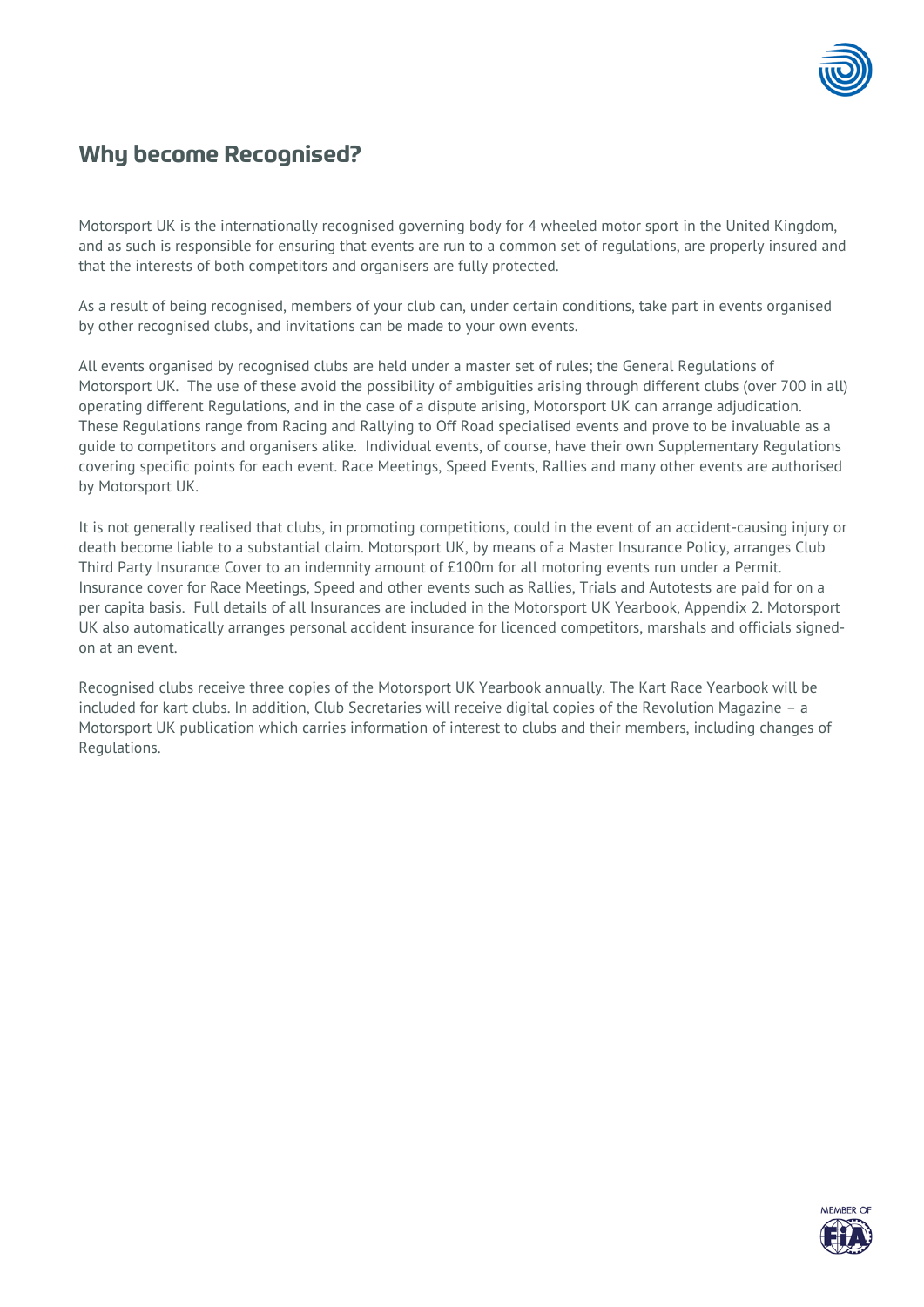

## **Benefits of Motor Club Registration**

Motorsport UK is the internationally recognised controlling body of most four-wheeled motor sport in the United Kingdom. Motorsport UK ensures that events provide £100m of public liability insurance for member run to a common set of regulations, are properly insured against third party risks and that the interests of dances. competitors and organisers are fully protected.

In association with Bluefin Sport, Motorsport UK has been able to extend the existing third-party cover to clubs' social activities, such as awards nights and dinner

Motorsport UK is a non-profit making limited company. Much of its income comes from the sale of competition licences, event permits and motor club registration fees. The balance is earned from major events (the Wales Rally GB and the British Grand Prix, for example) and from championships (like the British Rally Championship).

Members of a recognised club can take part in events organised by other recognised clubs (there are over 720 of them), and invitations can be made to your club's events.

Motorsport UK General Regulations cover Autotests, Autocross, Car Racing, Cross Country (4x4), Drag Racing, Hill Climbs, Kart Racing, Rallycross, Rallying, Sprints and Trials. Clubs add their own 'supplementary regulations' to cover specific points for each event.

In the event of an accident-causing injury or death, the organising club may be liable to substantial claims. The Motorsport UK master insurance policy provides thirdparty cover to a maximum of £100m for any motoring event run with Motorsport UK approval. For a social event, like static displays, Concours d'Elegance and some veteran events, approval is given for a small charge. Motorsport UK also arranges automatic personal accident insurance for marshals and officials on events.

Recognised clubs can apply for grant aid for eligible projects through the Motorsport UK Development Fund (projects with a total value of £4 million have been helped in this way since 1995). Motorsport UK's own registered charity - the British Motor Sports Training Trust - can also grant aid certain Marshal's training days run by Recognised Clubs and Regional Associations.

Your club will receive regular information, including copies of the Revolution Magazine and the clubs' newsletter, emailed to clubs on a monthly basis. Each club also receives three copies of the Motorsport UK Yearbook, the famous 'blue book' of rules.

# **Bluefin** Sport

The Bluefin Sport Motorsport UK Club of the Year Award is awarded on an annual basis, providing clubs the opportunity to be recognised for their efforts irrespective of their size and expertise.

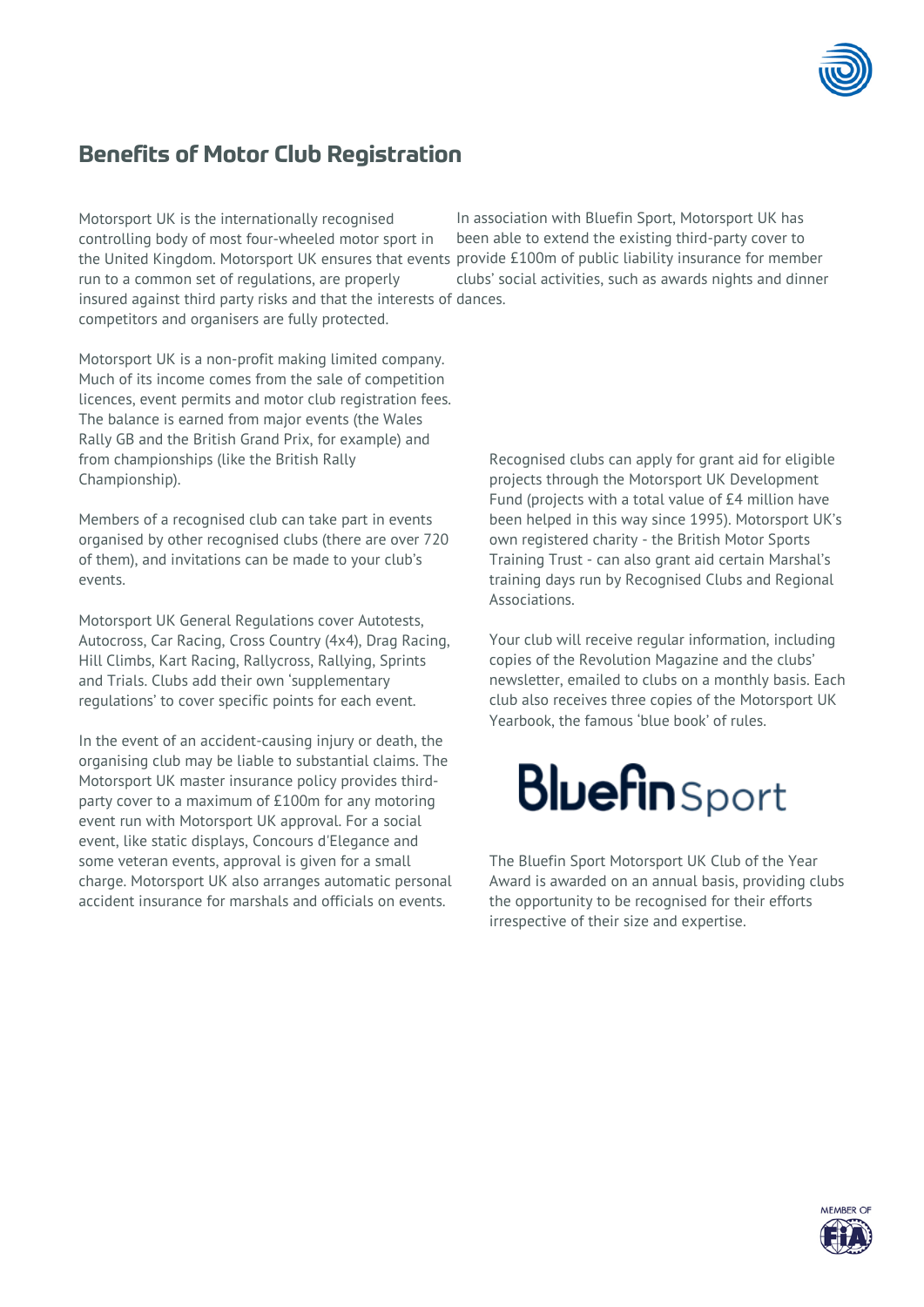

## **Guidance on Club Constitutions**

All Clubs registered with Motorsport UK must have a constitution and it must be filed with Motorsport UK and thereafter whenever it is modified.

The constitution may take a number of forms. A Motorsport UK template is provided within this pack.

Our advice and preference for the protection of Members and Officers is that the Club is registered (whether in England and Wales or Scotland) as a company limited by guarantee. If this does not happen then the liability of the individual members in an unincorporated association is unlimited and in the event of a claim they can all be sued; although the norm is to sue only the officers at the time of the claim arising (date of incident, that is not the legal position).

If a club is not incorporated then its constitution (Rules) must provide among other things for the vesting of authority in club officers, how they are elected and the rights and privileges of membership and how those rights may be terminated following a fair due process. Such Rules must be delivered to all Members upon being granted membership and thereafter whenever there is any amendment.

If a club is incorporated, then it can proceed in a number of ways:

- The Club may be able to rely on the provisions of its Articles of Association alone provided that they contain sufficiently detailed provisions – the current model Articles published on Companies House website do make an adequate if basic provision, but older versions may not and should be checked rather than placing a blind reliance that everything is 'ok'.
- The Club may choose to create Club Rules that sit behind but are authorized by and shall respect the Articles of Association (so as to avoid any breach of the Articles or conflict with them).

All clubs should carry relevant insurance to cover their activities and the responsibility and liability of officers and members (but disclosing to such insurers the cover provided by Motorsport UK for Permitted Events (please refer to the GR at Appendix 2)). It may be easier to obtain insurance for a company limited by guarantee.

It is permissible at law for companies to indemnify their directors /officers against liability, but this must be in writing and should be insured.

It is important for club officers and directors to note the current statutory position is that directors of a company may be personally liable for its debts if they have allowed the Company to trade and incur those debts whilst knowing it was insolvent. In the case of an unincorporated association, then all the members from time to time are liable.

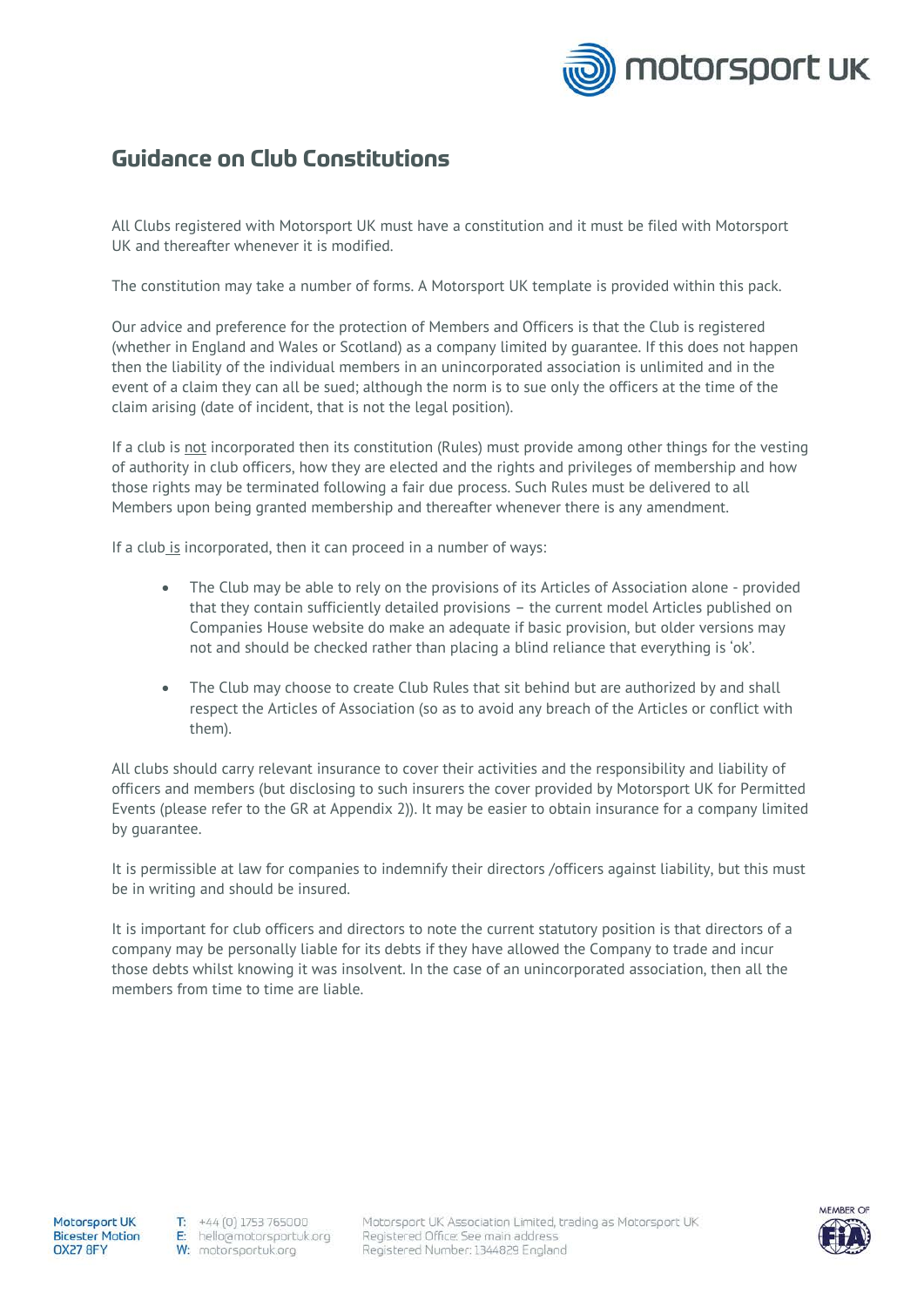## **DRAFT CLUB RULES**

#### **FOR CLUBS SEEKING RECOGNITION BY MOTORSPORT UK ASSOCIATION LIMITED (trading as MOTORSPORT UK) AND REGISTRATION OF THE ORGANISATION FOR MOTOR COMPETITIONS.**

*NOTE:* These rules are not mandatory in this form, but any Club whose rules do not incorporate the basic provisions as set out below may not be eligible for registration of the organisation for motor competitions. Items in brackets may be varied according to a Club's requirements. Clubs specifically seeking a waiver of any of these Club Rules must make an application to Motorsport UK seeking approval.

#### 1. **TITLE**

The name of the Club shall be "[BLOCK CAPITALS]", ("the Club").

#### 2. **OBJECTS**

- a. To further interest in motoring and motor sport.
- b. To provide members ("Members") with information, advice and assistance on matters connected with motoring and motor sport.
- c. To observe the local administration of the laws and regulations affecting motoring and motor vehicles, and to report any proposed local action or scheme to Motorsport UK
- d. To promote motor competitions in accordance with the Rules of Motorsport UK.
- e. To arrange tours, lectures, and engage with members through social gatherings and other meetings.
- f. To provide Members with such benefits and privileges as it may be possible to arrange on their behalf.

#### 3. **CONSTITUTION**

Any person regardless of their sex or gender identity of not less than (17) years of age shall be eligible for membership. The membership shall consist of (a) Life Members, (b) Honorary Members, (c) Ordinary Members, (d) Social Members and (e) Family Members. (Persons under the age of 17 years may be eligible for Junior Membership).

#### 4. **MANAGEMENT**

The authority and responsibility for the transaction of the business of the Club for its management shall be vested in a Committee, who, in addition to the powers and authorities by these rules expressly conferred on them, may exercise all powers and do all acts in furtherance of the objects for which the Club is established and or is approved by the Club in a General Meeting.

#### 5. **ELECTION OF OFFICERS**

The President and Vice President of the Club and the (Solicitor), Treasurer, Secretary and Committee shall be elected at the Annual General Meeting which is subject to termination of office by resignation at the next Annual General Meeting following their appointment. The Committee shall have the power to co-opt other Members as they deem necessary. The retiring officers and other Members of the Committee shall be eligible for re-election.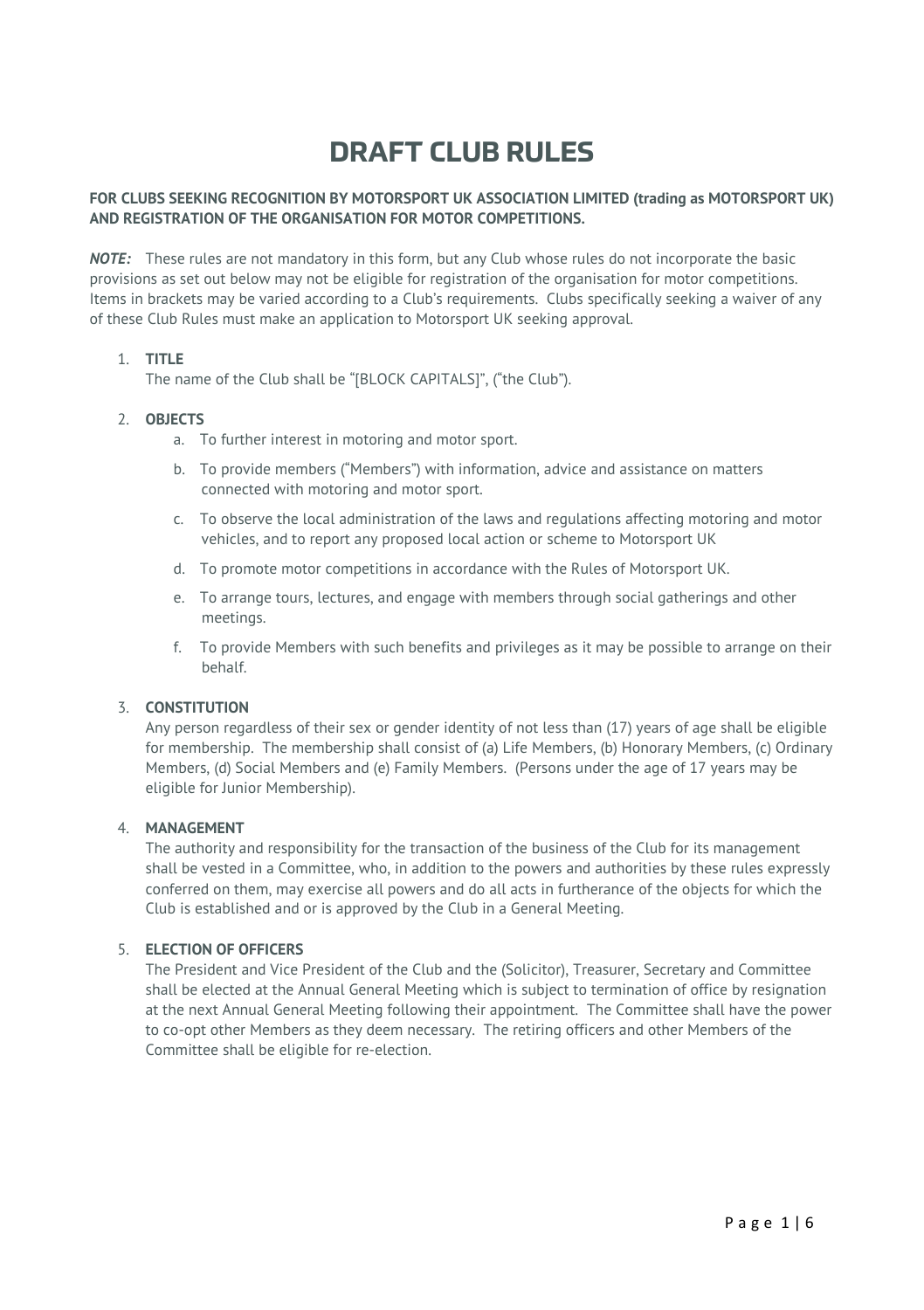#### 6. **COMMITTEE**

The Committee shall consist of not less than (eight) and not more than (eighteen) members, exclusive of President, Vice-President, (Solicitor), Treasurer and Secretary, who shall be ex-officio Members of the Committee. The Committee shall elect from amongst its own Members a Chairman and a Vice-Chairman. (One half) of the Members of the Committee are entitled to vote and be personally present shall form a quorum at any meeting.

Nominations of Candidates for election to the Committee must be received by the Secretary not less than seven days before the Annual General Meeting, with an intention set out in writing and signed by each Member nominated, that he is willing to serve. Nominations of Candidates shall be signed by the Member proposing them. The Committee shall have the power to appoint a Sub-Committee of not less than three persons to meet on its behalf in respect of any matter which is specially referred to such a Sub-Committee.

### 7. **MEETING OF COMMITTEE**

The Secretary either of his own accord or by the direction of the Chairman shall, unless otherwise agreed by all the Committee, give at least seven (7) days written notice of a meeting.

#### 8. **ABSENCE FROM COMMITTEE**

Any Member of the Committee who shall, without any reasonable explanation, absent himself from three consecutive Committee meetings, may be called upon to resign his position upon the Committee.

#### 9. **DUTIES OF SECRETARY**

It shall be the duty of the Secretary to attend in person or by deputy, all meetings of the Club and all meetings of the Committee to take minutes of the proceedings. Such minutes shall be entered in a book and presented at the following meeting and signed by the Chair, confirming they represent a true and accurate reflection of the minutes recorded.

#### 10. **BANKING**

All monies of the Club shall be banked by the Treasurer in the name of the Club, and no disbursements shall be made therefrom except in accordance with the form or forms authorised by the Committee.

#### 11. **ELECTION OF MEMBERS**

Applications of candidates for Membership of the Club shall be submitted to the Committee by the Secretary, and the election of such candidates shall be at the discretion of the Committee. The name and address and description of the candidate and names of his proposer and seconder, being Members of the Club, shall be stated on each application submitted to the Committee, provided that in the case of a candidate who is not known to any Member of the Club, the Committee shall be empowered to carry out the election after proper enquiries and been made and reported to the Committee.

Membership of the Club shall continue only for the period covered by the current subscription, and Members shall be subject to re-election annually by the Committee.

All applications must be made by an individual in his own correct name and be signed by the said applicant personally. Applications by persons under the age of 18 years must be countersigned by a parent or guardian.

#### 12. **MEMBERSHIP OF ANY OTHER CLUB**

If a candidate is a Member of another club or organisation, he shall not be entitled to affiliated Membership, whether Honorary, social or otherwise, either free or at a reduced rate.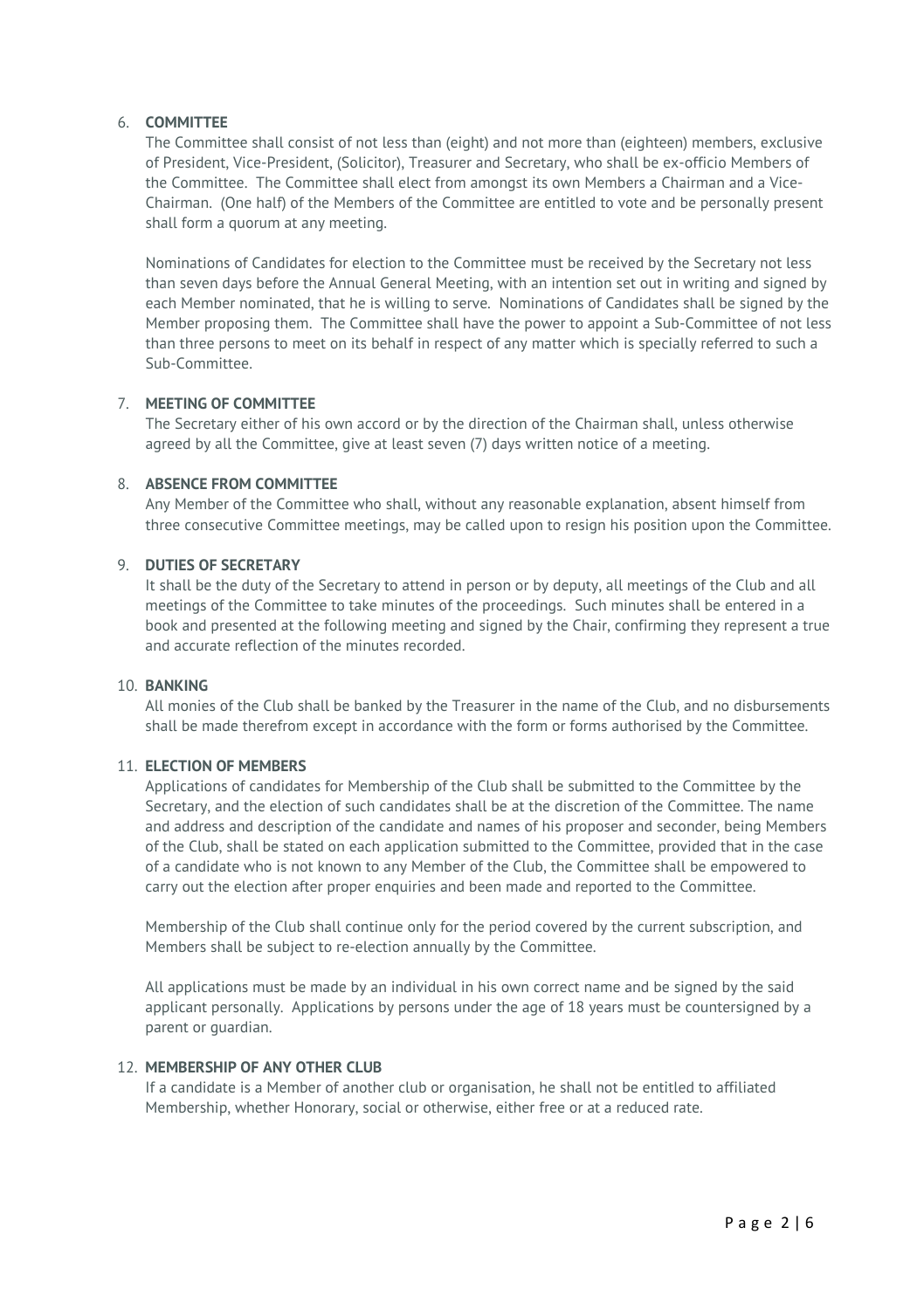#### 13. **PROVISIONAL MEMBERS**

Any candidate for membership of the Club whose subscription has been accepted by the Secretary shall become a provisional Member of the Club. Provisional membership of any candidate shall only be valid until the meeting of the Committee next, after payment of the subscription of such candidate is received, in accordance with clause 16 below, and such membership is approved by the Committee.

#### 14. **VOTING OF COMMITTEE MEMBERS**

Each Member present at a meeting of the Committee shall be entitled to exercise one vote by a show of hands. The Committee shall vote by ballot if any Member present so demands. A vote of one third or more against any application for membership shall exclude the candidate from entitlement to membership.

#### 15. **SUBSCRIPTION**

(Insert rates of subscription, badges etc.) See also paragraphs 21 and 22.

#### 16. **PAYMENT OF SUBSCRIPTIONS**

(Insert rule relating to payment of subscription, i.e. due dates etc.)

#### 17. **NEW MEMBERS**

Any Member who has been notified of his election and who fails to pay his subscription within one month of such notification shall, as a further request by the Secretary or Treasurer in writing, to pay the same, and, if he fails to make payment within fourteen days thereafter, his election shall be considered ipso facto, null and void. No newly elected Member shall be entitled to any of the privileges of membership until after the payment of his first subscription.

#### 18. **NON-PAYMENT**

Any Member of the Club who has not paid his subscription within two clear months of the date on which it became due shall be notified of the fact in writing, by the Secretary or the Treasurer. If, after one month thereafter, any Member who has still failed to pay his subscription may, unless sufficient reason be shown to the satisfaction of the Committee, be taken off the Register of Members with immediate effect. No Member whose subscription is in arrears shall be eligible to take part in any competitions organised by the Club and under the rules of Motorsport UK.

#### 19. **RESIGNATION**

Any Member wishing to resign his membership shall give notice in writing to the Secretary on, or before, the date on which his subscription would have become due for renewal in any year, otherwise he shall be liable to pay his subscription for the following year. Any Member ceasing, voluntarily or otherwise, to be a Member of the Club, shall thereafter cease to have any claim upon the property of the Club or to enjoy any privileges of membership, and shall remain liable for the payment of any debts due or outstanding, to the Club.

#### 20. **USE OF CLUB NAME AND ADDRESS**

The name and address of the Club shall not be given by a Member as his address for trade, advertising or business purposes, or in connection with any legal proceedings.

#### 21. **LIFE MEMBERS**

Subscribers who have been Members for not less than [NUMBER] years of paid [AMOUNT] annual subscriptions may be elected Life Members by the Committee and shall be exempt from the payment of annual subscriptions. A Member cannot become a Life Member until after re-election.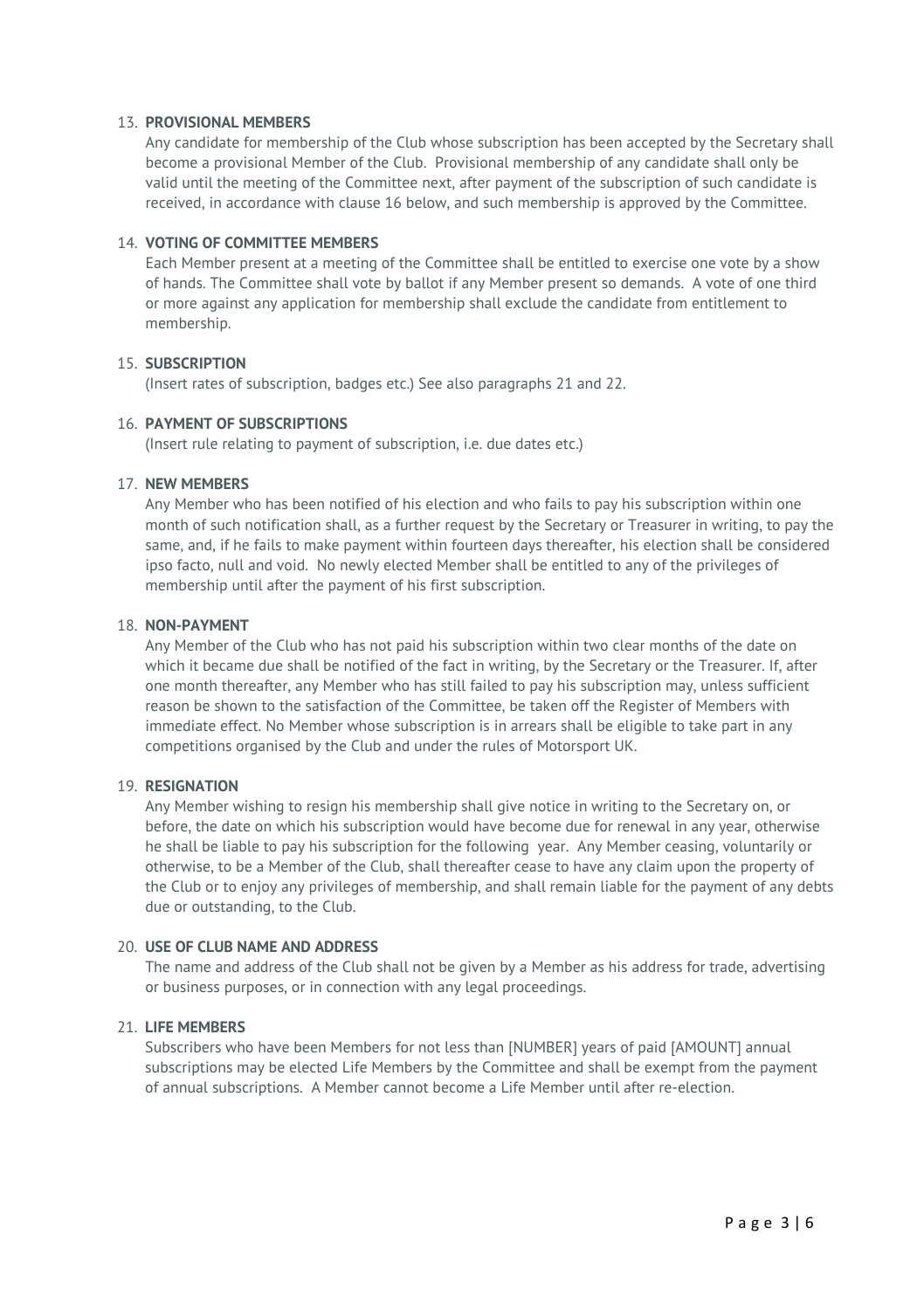#### 22. **HONORARY MEMBERS AND SOCIAL MEMBERS**

The Committee may elect as Honorary Members all Members of the Royal Family, and any persons distinguished for their political, scientific, literary, industrial and administrative capacities, or who have been distinguished in promoting the cause of motoring in general or of the Club in particular. The Committee may also elect Social Members at an annual subscription of [AMOUNT]. Social Members shall not be permitted to take part in any competitions held under the Rules of Motorsport UK and no person owning or having on hire purchase, a private car or motorcycle, shall be eligible for election as a Social Member. Any Social Member who acquires a car or motorcycle must inform the Secretary immediately and he shall, from the date of such acquisition, cease to be a Social Member.

#### 23. **EXPULSION OF MEMBERS**

If, in the opinion of the Committee and in the best interests of the Club, it becomes necessary to ask a member to withdraw from the Club, it shall set out in writing giving a clear explanation and reasons for doing so. If the Member declines, he shall have the opportunity to appeal to the Committee and a meeting of the Committee will be arranged within 6 weeks following the date of the expulsion letter. Members of the Committee and the Member whose expulsion is under consideration, shall be given at least 7 days' notice of such a meeting and shall be offered the opportunity to provide an oral or written explanation of his conduct. If two thirds of the Members present vote in favour of an expulsion, he shall thereupon cease to be a Member of the Club and the decision will be final.

#### 24. **THE ANNUAL GENERAL MEETING**

The Annual General Meeting of the club shall be held in the month of [MONTH] in each year at a date and time to be fixed by the Committee, giving 14 days prior notice of the Meeting. The Annual General Meeting shall:

- a. receive from the Committee a full statement of accounts duly audited detailing the receipts and expenditure for the year ending
- b. receive from the Committee a report of the activities of the Club during the said year
- c. elect the President and Vice President, and the Secretary and Treasurer of the Club, and if appropriate, the Solicitor and Auditor.
- d. e-Elect the Committee.
- e. settle any remunerations for the officers of the Club and the Solicitor and Auditor
- f. decide on any resolution which may be duly submitted and placed on the Agenda for the meeting as hereinafter provided.

#### 25. **EXTROADINARY GENERAL MEETINGS**

An Extraordinary General Meeting may be convened by direction of the Committee, or on a requisition of the Secretary stating the business for which the Extraordinary General Meeting is required and signed not less than (12) members. If the meeting so requisitioned is not convened within 21 days, the said (12) members may convene such meeting. 15 Members shall form a quorum.

#### 26. **AGENDA**

When Members wish a matter to be discussed at a General Meeting, the text of such matters signed by at least two members shall be sent to the Secretary at least 14 days before the date of such meetings, so that it may be included in the Agenda.

A copy of the Agenda shall be sent to each member at least five days prior to the meeting, but the fact that any member has not received a copy of the Agenda shall not invalidate the proceedings. No business which is not included in the Agenda shall be discussed at the meeting unless every Member present is in favour thereof. Should the proposer of any motion fail to move a resolution in respect of the relevant item on the Agenda, then any other Member shall be entitled to do so.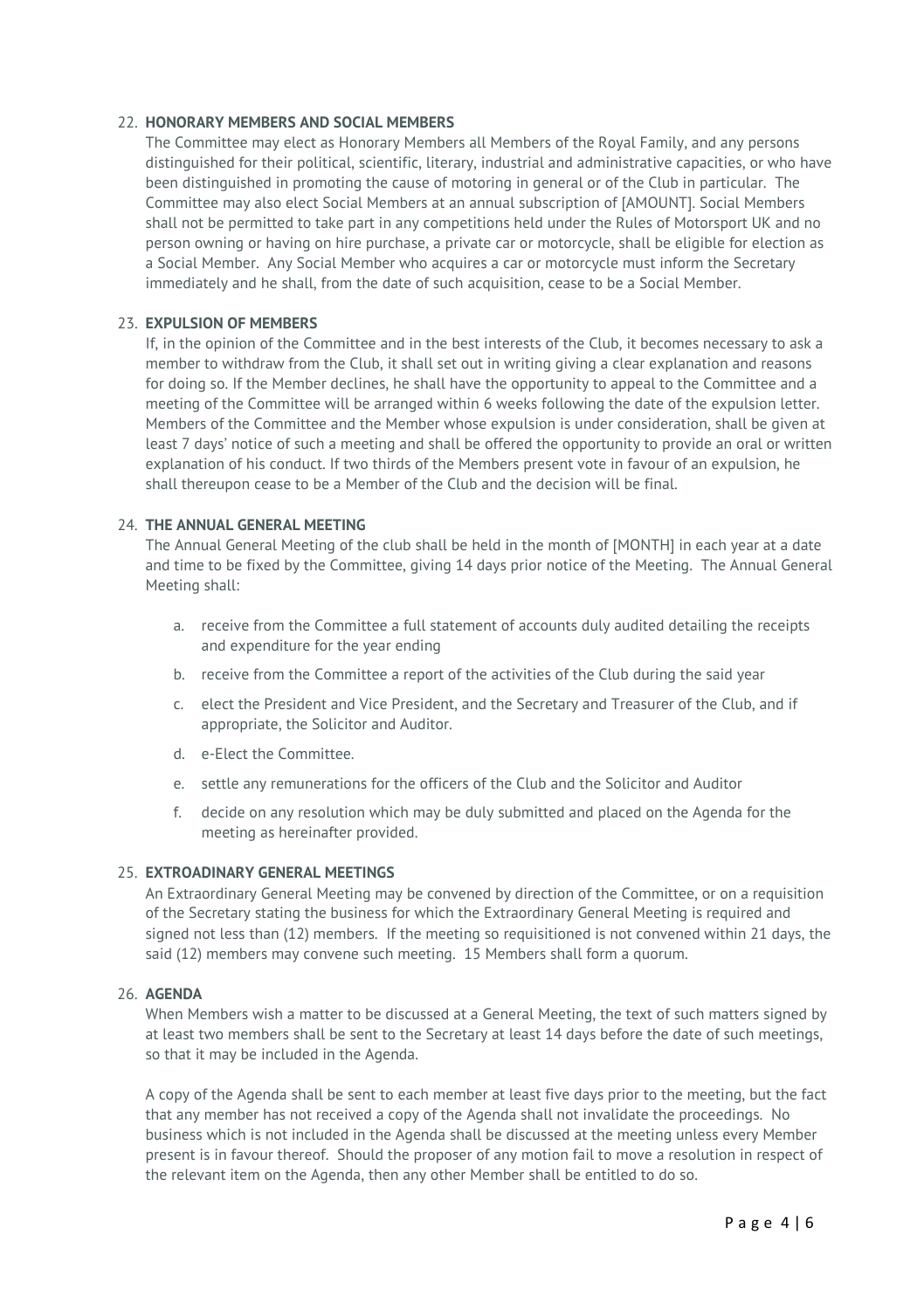#### 27. **VOTING**

Every person with a right to be present may exercise one vote. The Chairman shall not vote except in the exercise of a casting vote. At all General Meetings, except as provided in Rule 30, a majority of votes decides a resolution.

At any General Meeting any (12) members may demand a Poll, and thereupon the meeting shall be adjourned to a time and place to be named by the Chairman, and a postal vote shall be taken of all members of the club, the decision of the members, as shown by a postal vote, shall be reported to the adjourned meeting, and shall be deemed to be the decision of such meeting. The Rules relating to collective vote and proxies shall apply as in Clause 14 hereof.

#### 28. **RIGHT TO BE PRESENT**

No-one can take part in General Meetings unless he has been duly elected as a Member of the Club and has paid his subscription according to the rules.

#### 29. **OBSERVANCE AND INTERPRETATION OF RULES**

Every Member binds himself to abide by the rules of the club, and also by any modifications thereof made in conformity with such rules, and also to accept as final and binding the decision of the Committee in all cases of dispute or disagreement as to the interpretation of these rules.

#### 30. **ALTERATION OF RULES**

Any alterations may be made in these rules by a General Meeting provided (a) that details of the proposed alteration or alterations are included in the notice of the General Meeting and (b) that the resolution proposing such alteration is carried out by two thirds of those present and voting at such General Meeting or by two-thirds of those voting should a Poll be demanded as provided for in Rule 27.

#### 31. **EVENTS**

All motor competitions organised by the Club shall be held under the rules and requirements of Motorsport UK.

Any Member convicted of an offence arising out of his being in charge of a motor vehicle in any Club event or on Club business shall be thereupon liable to expulsion from the Club under Rule 23.

#### 32. **COPIES OF RULES**

Every Member shall be furnished with a copy of the Club rules and regulations on election.

#### 33. **BADGES**

Any badges issued to a Member or for a Club shall remain the property of the Club. On termination of their membership, Members shall deliver up such badges to the Secretary.

#### 34. **SAFEGUARDING POLICY**

(A suitable Safeguarding Policy will need to be adopted by the Club). Further information is available on the Motorsport UK website, direct link here: <https://www.motorsportuk.org/the-sport/policies-guidelines/>

#### 35. **GENERAL DATA PROTECTION REGULATION (GDPR)**

(A suitable Data Protection Policy will need to be adopted by the Club). Further information is available on the Motorsport UK website, direct link here:

<https://www.motorsportuk.org/the-sport/policies-guidelines/>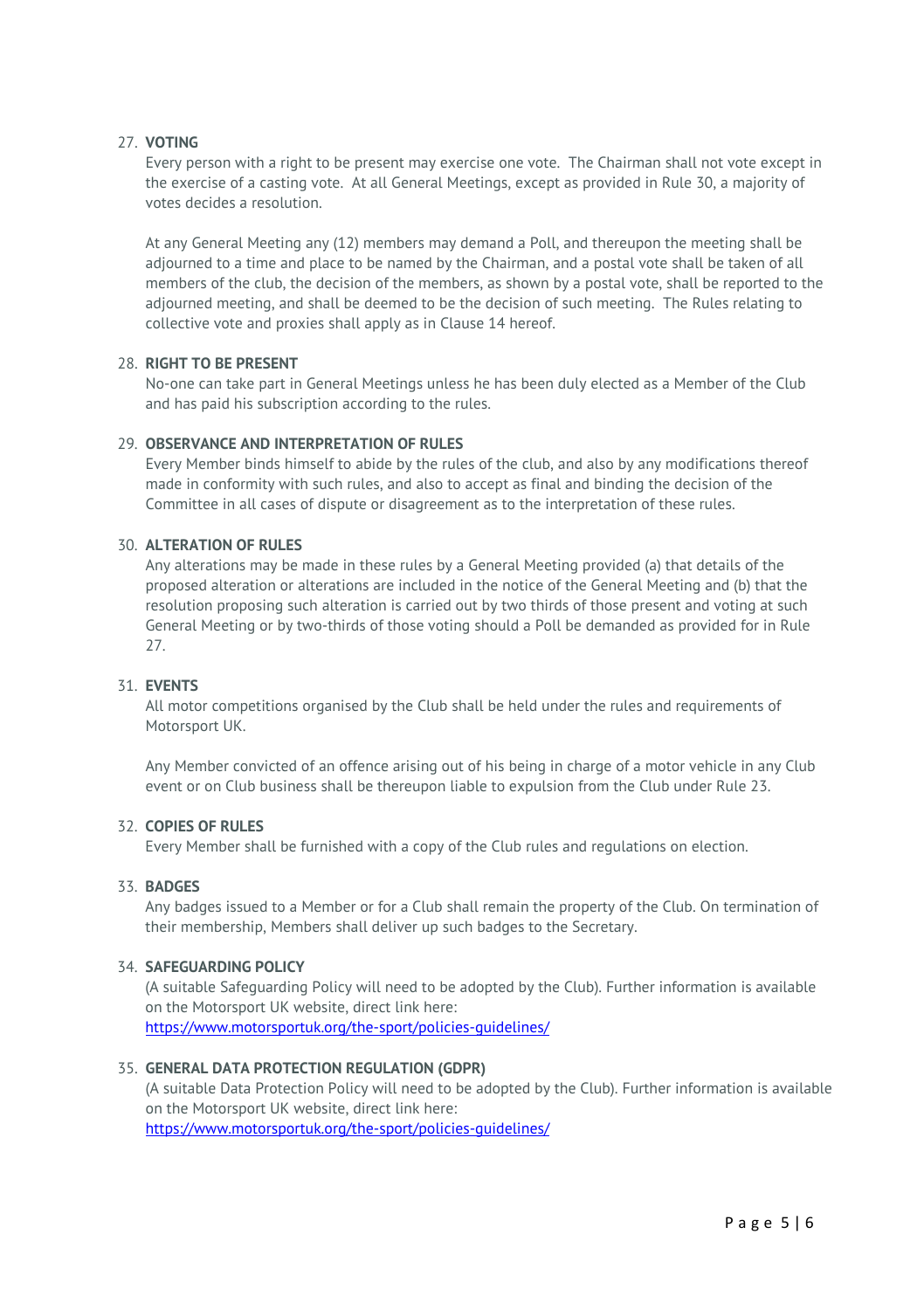#### 36. **SOCIAL MEDIA**

(A suitable Social Media Policy will need to be adopted by the Club). Further information is available on the Motorsport UK website, direct link here:

<https://www.motorsportuk.org/the-sport/policies-guidelines/>

#### 37. **CODE OF CONDUCT**

Members must ensure they abide by the rules and regulations of the Club and Motorsport UK and:

- a. conduct themselves in a proper manner at all times, in the best interests of UK motor sport
- b. respect the decision of event officials
- c. treat all competitors, marshals and officials equally with respect
- d. maintain the highest standards of driving behaviour
- e. not discriminate against individuals for any reason, whether as a result of race, colour, gender, marital status, sexuality, age, disability, occupation, religion or political persuasion.

Failure to comply with this Code may result in stringent sanctions being imposed by Motorsport UK and the National Court.

#### 38. **DISSOLUTION**

The Club may be dissolved by a Special General Meeting convened by direction of the Committee, or on the requisition of the majority of the Members. If the resolution of dissolution be duly passed, the Committee shall forthwith liquidate the affairs of the Club, and if there be any surplus assets on realisation, these shall be disposed of at the discretion of the Committee.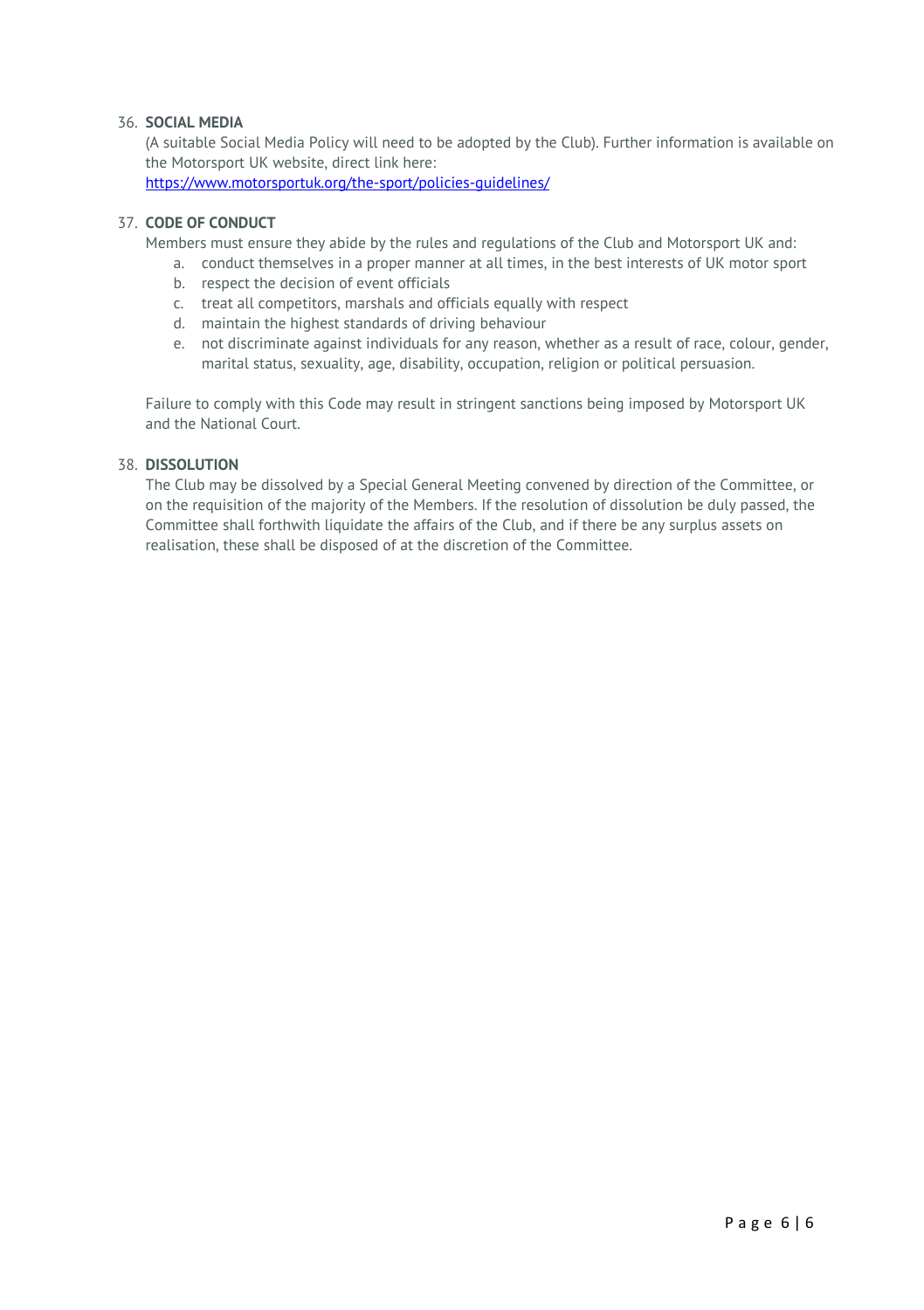

## **Regional Associations**

Regional Associations are composed of clubs individually recognised for the promotion of motor competitions by and on behalf of the Motor Sports Council of Motorsport UK.

#### **In order to become registered with Motorsport UK, clubs must first become a member of a Regional Association.**

Each individual Regional Association acts as an advisory and liaison body between Motor Sport Clubs and their members and Motorsport UK, and can represent the views of those clubs on matters of current interest or concern directly to the Motor Sports Council and Motorsport UK through the forum of the Regional Committee.

Membership of Regional Associations also enables clubs to access a wealth of accumulated experience and guidance across a broad spectrum of Motor Sport, to widen the number of events and championships in which club members can compete.

A current list of Regional Association contacts can be viewed in the Regional Structure section of the Yearbook, which can be obtained from the Motorsport UK Resource Centre: [https://www.motorsportuk.org/resource-centre](https://www.motorsportuk.org/resource-centre/)[/](https://www.motorsportuk.org/resource-centre/)